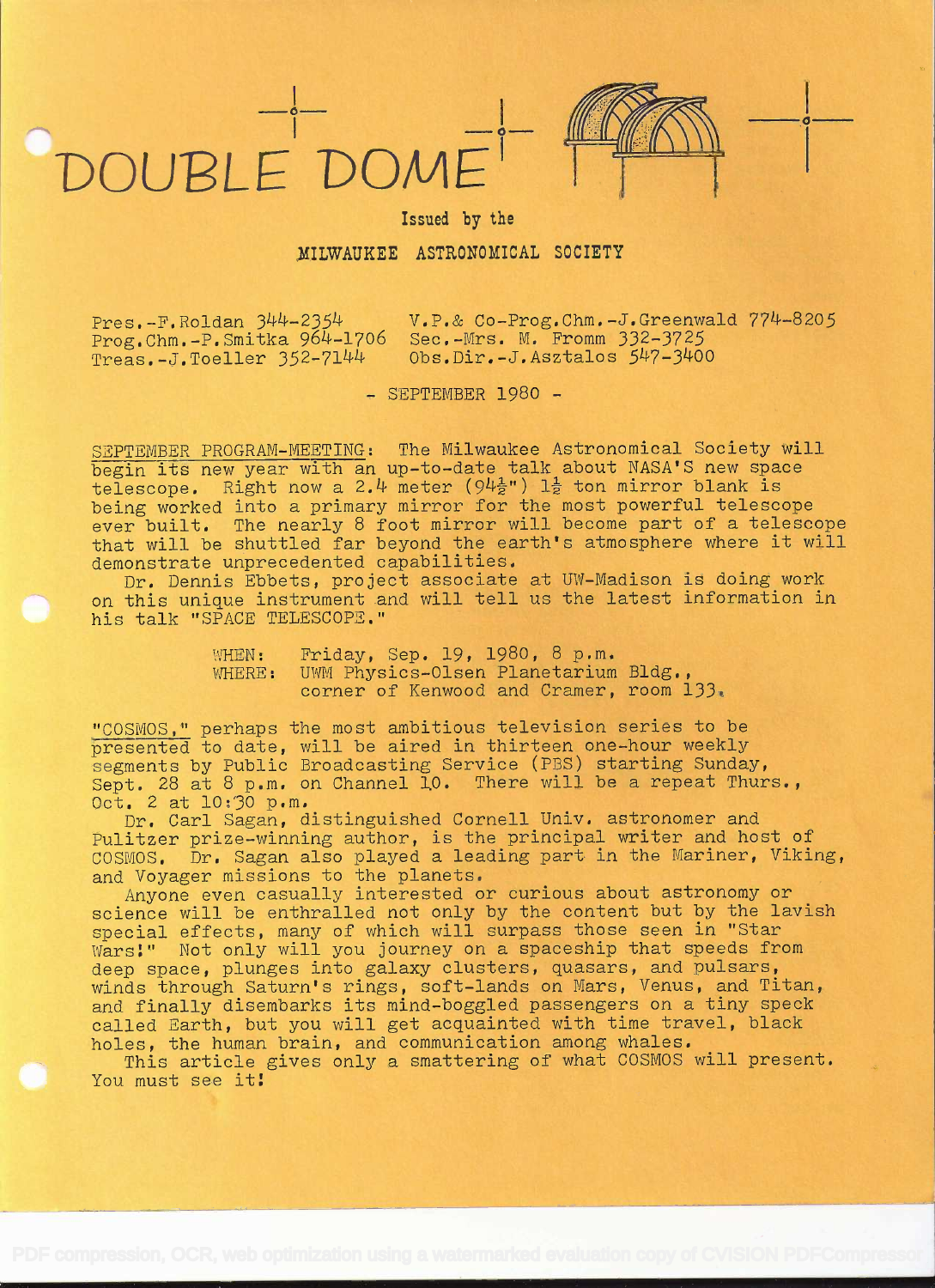26" (66cm) TELESCOPE NEWS: The new observatory walls are up, and heavy I-beam supports have been placed at each corner near the top. The second floor must now be installed, and preparatory work prior to pouring the first floor will start. Mirror grinding and work on the mount and mechanism is moving along. The project is very much alive!

The Fund has over 55000, but the appeal for honoring pledges has left something to be desired. Progress on the 26" 'scope is proportional to the size of the fund and the amount of helpers. Everything could be finished by 1982, the MAS golden anniversary year. Remember, a task begun is half done!

Pledgers, please remit what you can, when you can. To those who've contributed, well, maybe you can send a bit more with your dues.

On a related note, Mr. Carl Newton, Founder and Director of the Southwest Washington (State) Astronomical Society has made a sizeable contribution to the Fund.

Thanks to everyone who has contributed. If you want to help in construction, please call president Frank Roldan.

IGNORE THIS ITEM if you've paid your dues. If you haven't, please remit at your earliest convenience. Treas. James Toeller must have <sup>a</sup>list of paid up members to send to Sky & Telescope. Failure to pay in time might result in missed issues. Please send the tear-off at the end of this newsletter with your remittance to Jim soon!

NEW MEMBERS: Our excellent facilities, hospitality, and the fine job of work done by the Open House people must have been most inspiring judging from the large number of new members!

New stars in the MAS galaxy include Anthony Baures, Waukesha; M/M Robert Bennett, Milwaukee; M/M Brian Cieslak, Muskego; William Hanson, Waukesha; M/M Gene Kelber, Joshua, Micah, & Tammy, Shorewood; Elizabeth Stanko, Brookfield; Scott Taylor, Port Washington; Victor Trapp, West Allis; William Tuerck, Jr., Brookfield; Brent Wilson, New Berlin; R. A. Winrich, Milwaukee.

THE TELESCOPE COMMITTEE will meet Sunday, Sept. 14, 7:30 p.m. at 411 S. 61st St.

STAFF MEETING: All members are invited to come out to the Observatory Wednesday, Oct. 1, at 7 p.m. You may bring a guest. Here's a good time and place to ask questions or exchange ideas. New members should attend to get acquainted with observatory equipment and facilities.

BOARD MEETING: The time and location for the September Board of Directors meeting will be announced.

METEOR SHOWERS:

## SHOWER MAXIMUM PEAK RATE/HR COMET SOURCE

Draconids Thu., Oct. 9 10 Giacobini-Zinner Best viewing between midnight and dawn. Peak may occur a day or two before or after maximum date.